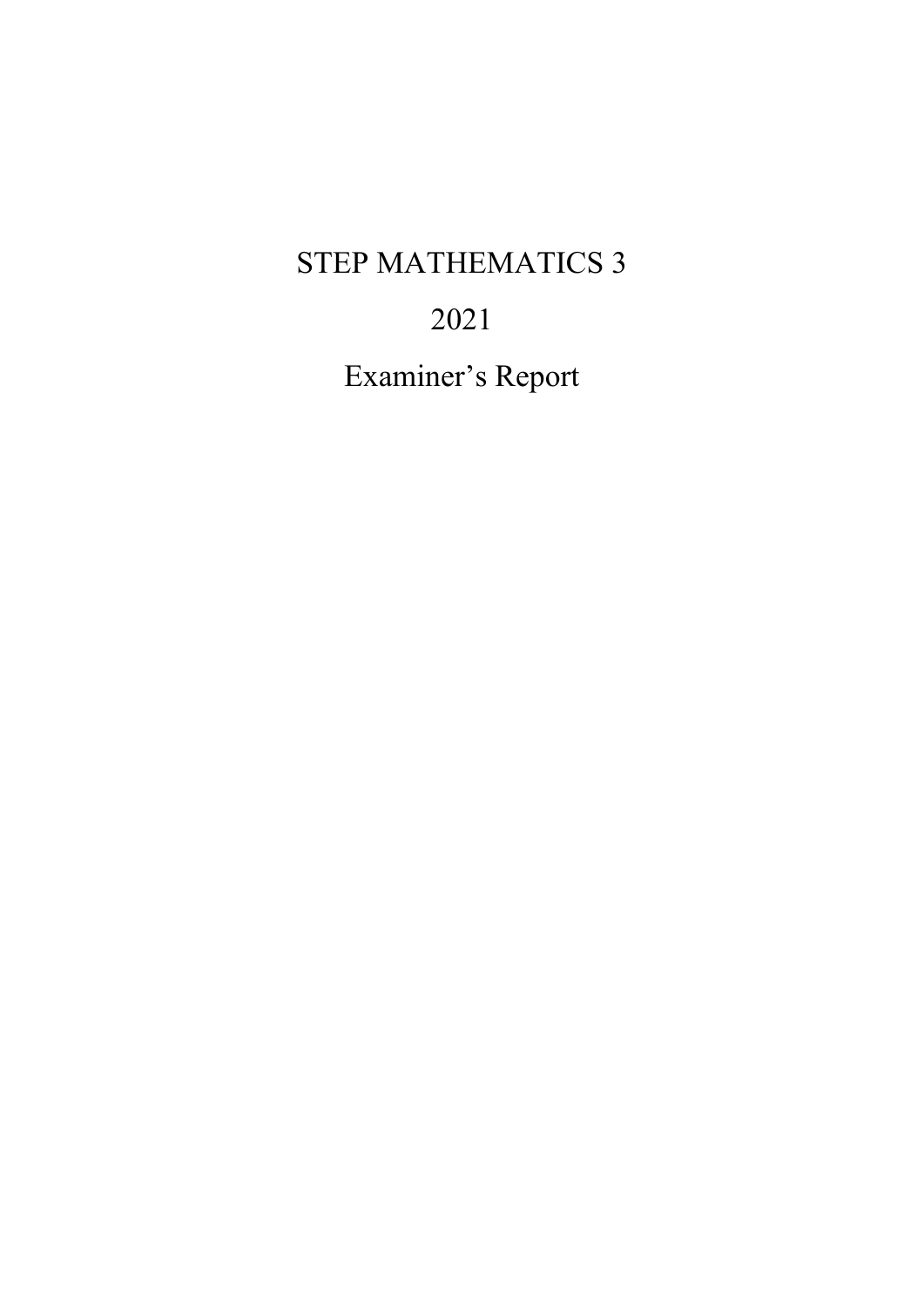#### **STEP 3 2021**

#### **Introduction**

The total entry was a marginal increase from that of 2019, that of 2020 having been artificially reduced. Comfortably more than 90% attempted one of the questions, four others were very popular, and a sixth was attempted by 70%. Every question was attempted by at least 10% of the candidature.

85% of candidates attempted no more than 7 questions, though very nearly all the candidates made genuine attempts on at most six questions (the extra attempts being at times no more than labelling a page or writing only the first line or two).

Generally, candidates should be aware that when asked to "Show that" they must provide enough working to fully substantiate their working, and that they should follow the instructions in a question, so if it says "Hence", they should be using the previous work in the question in order to complete the next part. Likewise, candidates should be careful when dividing or multiplying, that things are positive, or at other times non-zero.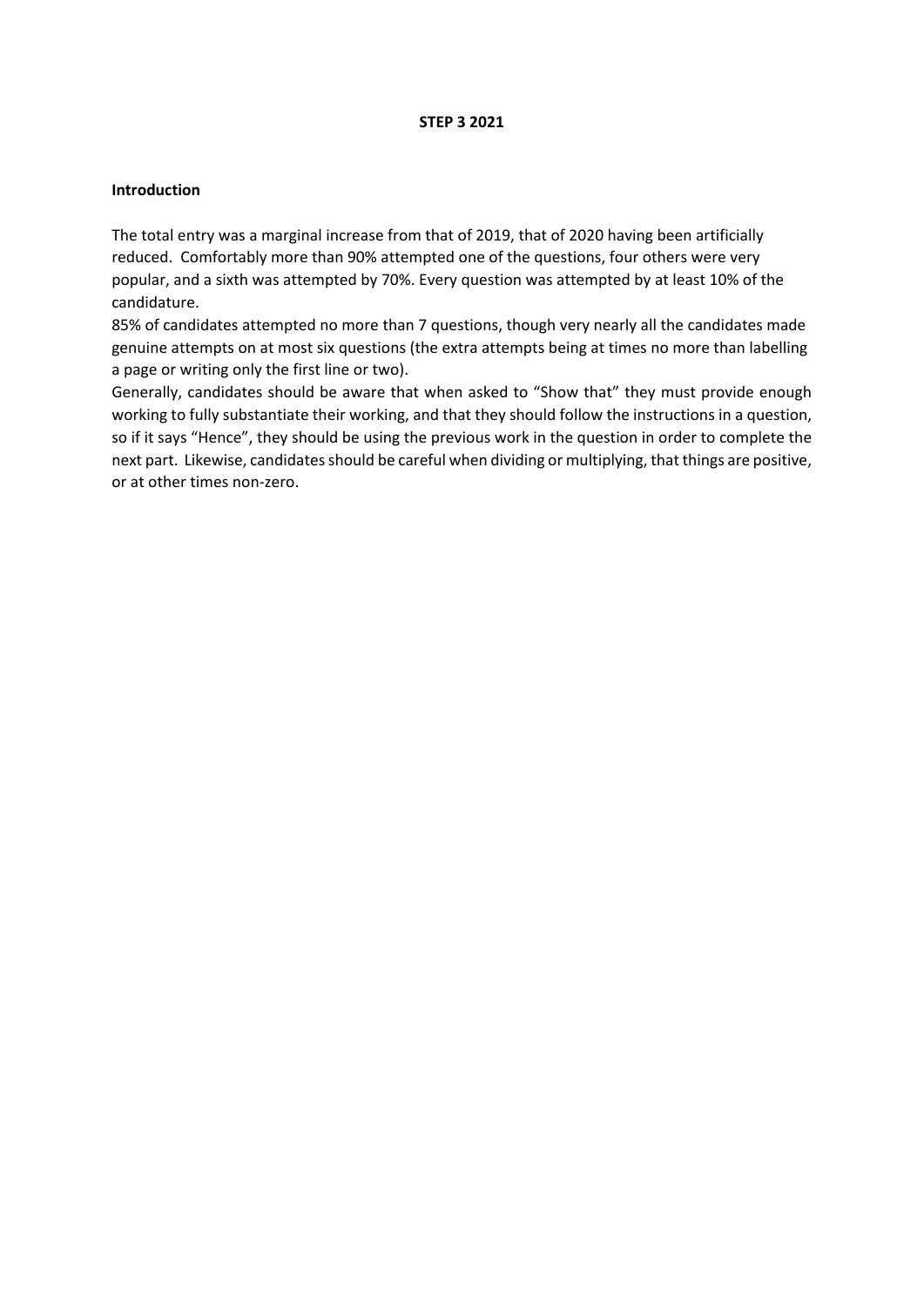This was the most popular question by a fair margin, being attempted by 93%, and equally was comfortably the most successful with a mean mark of slightly over 15/20. Generally, most found the equation of the normal in part (i) correctly, though the more successful candidates simplified their answer sensibly at this point and similarly with other results in the question. A number of candidates forgot the negative sign when obtaining a perpendicular gradient and merely attempted to use the reciprocal. Most used implicit differentiation in order to arrive at an expression for the gradient of the tangent to the second curve in part (i), though parametric differentiation was probably simpler. There was an equal split between those that obtained the equation of the tangent to the second curve and demonstrated that it was the same as that for the normal to the first curve, and those that demonstrated that the point given parametrically was on the normal and that the gradient of the normal and the tangent were the same.

In part (ii), surprisingly, some candidates made errors with the initial differentiation. Those that simplified their equation of the normal profited from the easier working, whichever way they then tried to obtain the perpendicular distance. About three quarters of the candidates found this distance by first finding the intersection of the normal with a perpendicular line through the origin. However, using the formula for the perpendicular distance of a point from a line was simpler. A range of other methods for this distance were seen; briefly, these were (a) simple trigonometry having sketched the normal, the axes and line's intercepts, (b) expressing the normal equation as the scalar product of vectors, (c) minimising by differentiation, or completing the square, of the distance of a general point on the normal from the origin or (d) by equating two expressions for the area of the triangle formed by the normal and the two axes. Errors in this part arose from unsimplified working complicating the issue (as already mentioned), overlooking the modulus sign in the distance formula, or calculating the distance from the origin to a point on the curve. The final requirement for the equation of a curve to which the normal found is a tangent was either not spotted by some candidates who had otherwise answered the question perfectly, or the requirement was overlooked.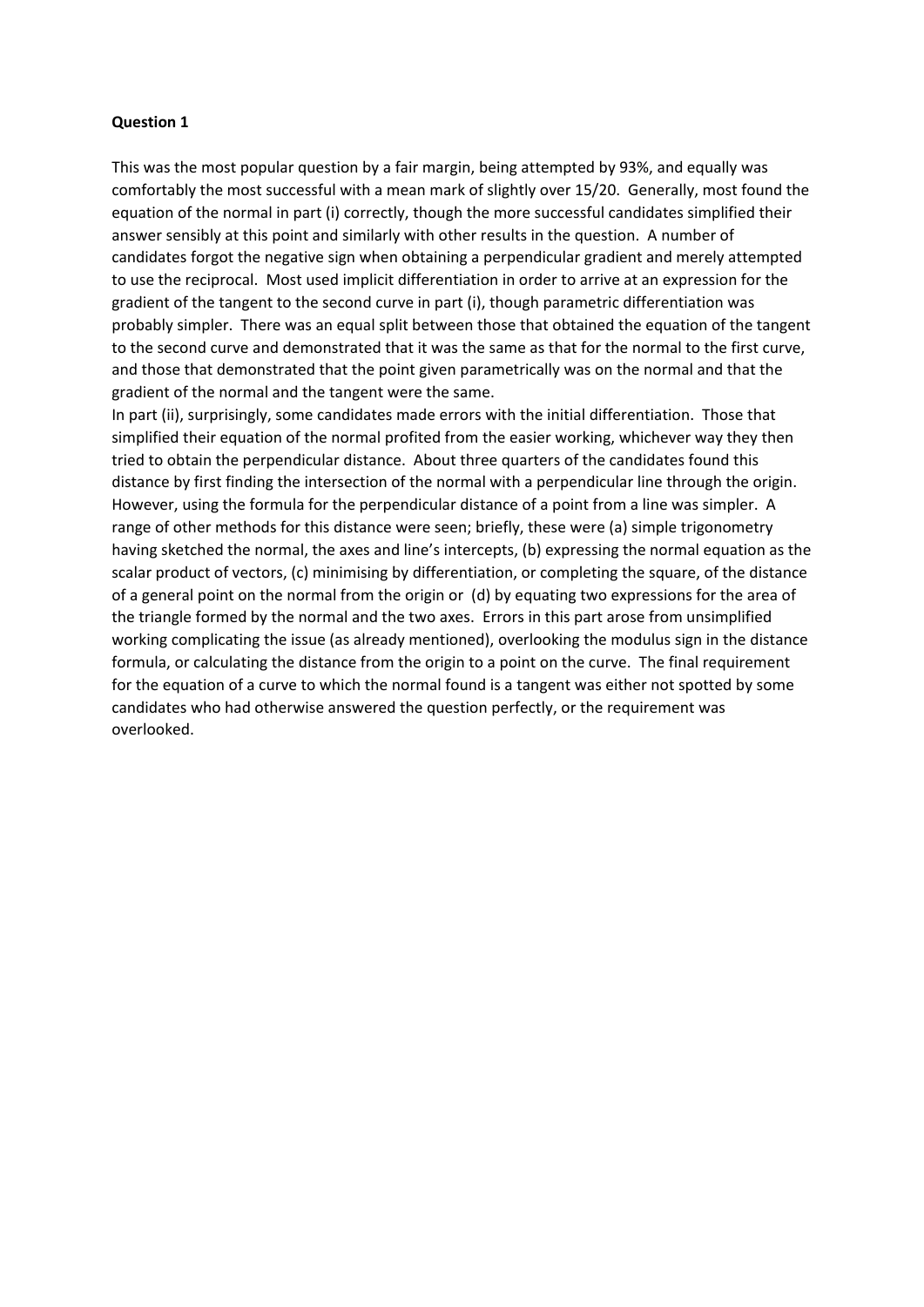This was the fourth most popular question being attempted by very nearly four fifths of the candidates. It was the third most successful with a mean mark of just over 9/20, though very few achieved full marks. With four "Show that"s, marks were frequently lost for lack of proper justification, and with inequalities to demonstrate involving fractional quantities, positivity was often not considered, let alone proved, or stated as relevant. Even if candidates stated det(M)=0, which they sometimes didn't, only a minority of candidates realised that they had to justify using det(M)=0, and of these only some could do so convincingly; there were a number of incorrect arguments used.

Some candidates sacrificed marks by, for example, attempting to show that  $\frac{a^2}{(b-c)^2} + \frac{b^2}{(c-a)^2} + \frac{c^2}{(c-a)^2}$ 

 $\frac{c^2}{(a-b)^2}$  ≥ 2 via a purely algebraic approach rather than using the result just found (i.e. ignoring the "hence").

For the very last part of the question, candidates used a variety of methods in order to explain why  $x + y + z > 2$ . The most common method was to express the sum in terms of *a*, *b* and *c* and then show that this was greater than 2, but approaches using the AM-GM inequality or by splitting into different cases were sometimes used successfully.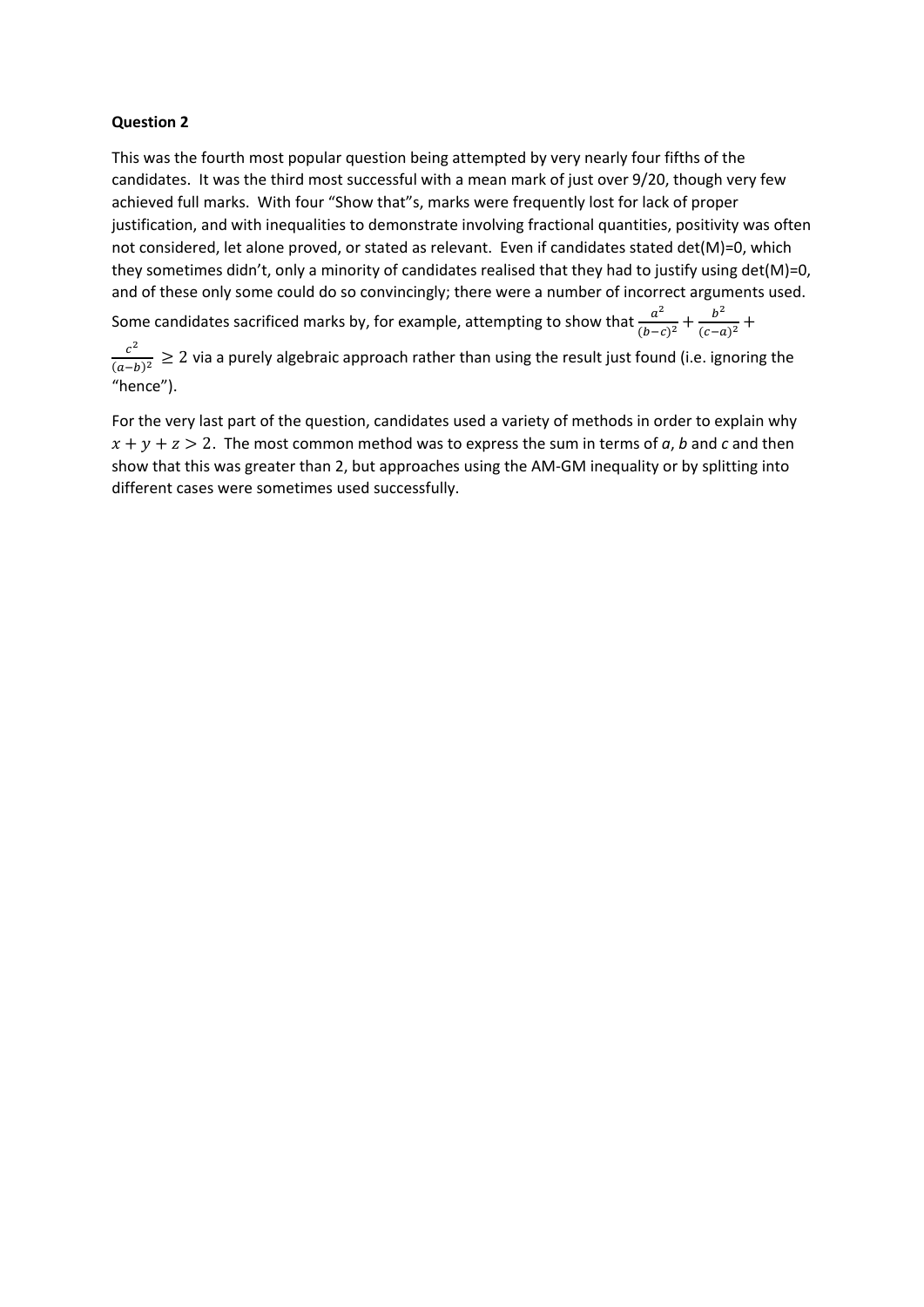Whilst this was the second most popular question, being attempted by 84%, it was the fifth most successful with a mean mark a little below 8/20. Most candidates scored full marks for successfully obtaining the first result of part (i), and many gained nearly full credit for obtaining the second result of that part. As is nearly always true, the rule of thumb that it is usually easier to prove that something is greater than (or less than) zero applied here, and so those that considered  $\frac{1}{2}(I_{n+1}+I_{n-1})-I_n$  (and a similar expression for part (ii)) generally fared better. A small, but not insignificant number of candidates solved part (ii) by a direct method and were generally successful if they did so. Common errors when considering inequalities were failure to fully justify positivity of integrals in both parts, incorrect flows of logic, obtaining weak rather than strict inequalities, and stating inequalities that were inconsistent with the claimed ranges of validity. Otherwise, use of induction or integration by parts caused difficulties, and a number expected, when replicating the first part of working in (ii) from part (i), that there would again be an equation, and overlooked the extra term that arose in (ii). Some did not understand that  $\sec x \cos \beta \le 1$  in (ii).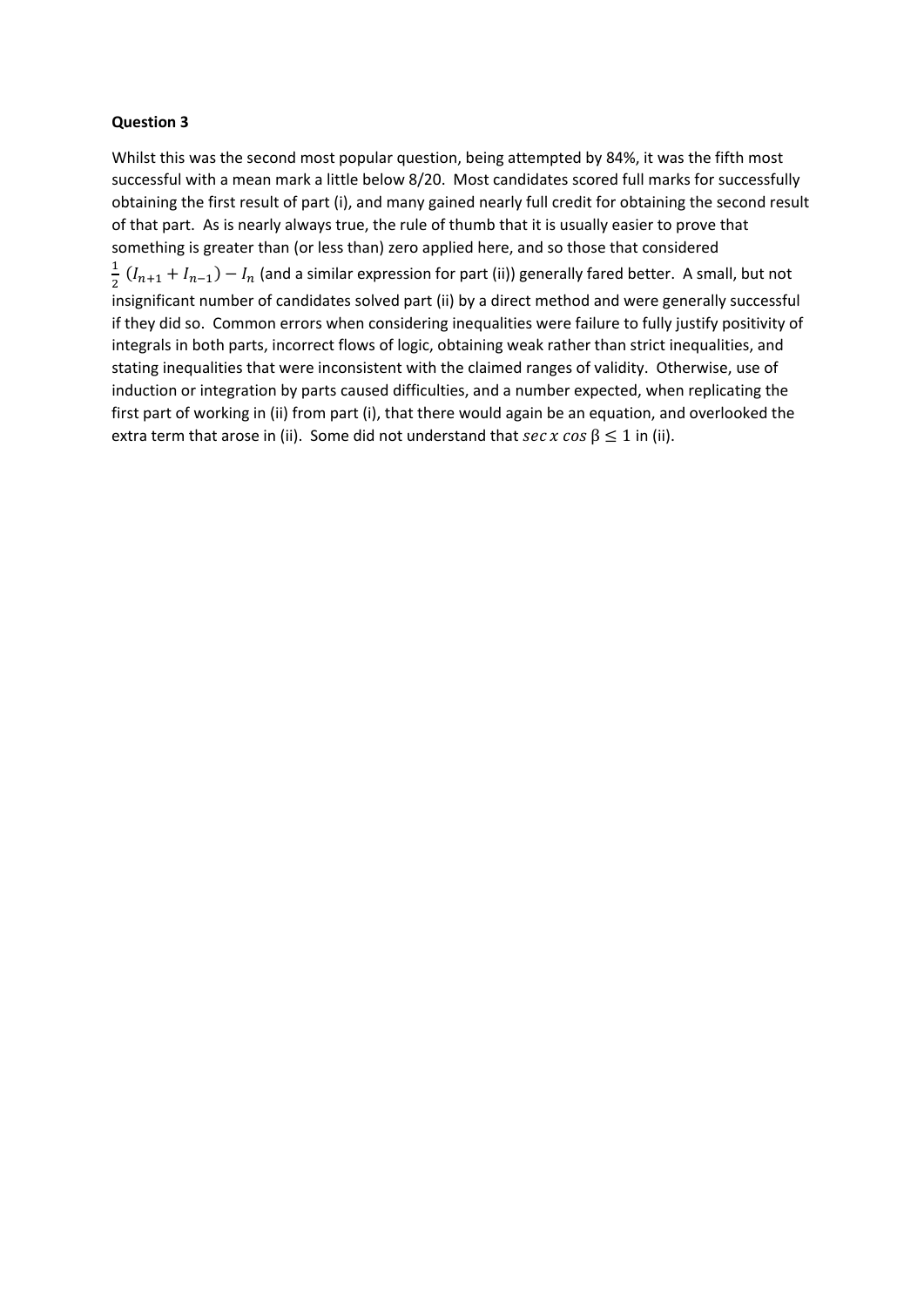Comfortably the least popular Pure question on the paper, it was attempted by just very slightly more than a third of the candidates, which made it almost exactly the same popularity as the most popular Probability and Statistics question. With a mean score of less than 7/20, it was seventh most successful. Those candidates who engaged with the given definition of projection and followed the structure of the question generally did correct calculations of dot products and recognised the relevance of their calculations. Several candidates assumed properties of a projection, not realising that the purpose of this question was to prove properties of a projection given only a single definition. Many of these implicitly made the assumptions when drawing geometric diagrams and arguing geometrically.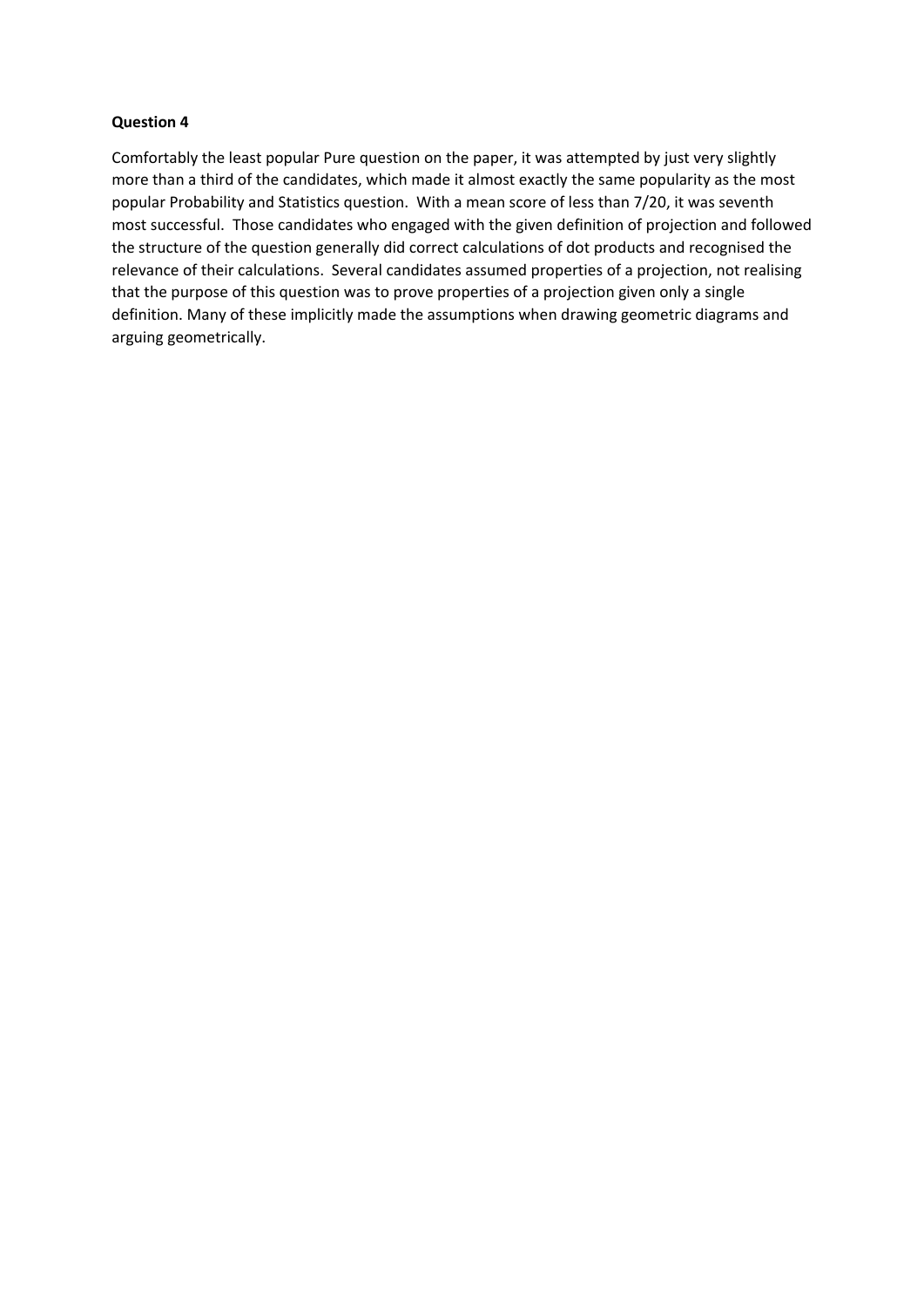A handful of candidates more attempted this question than question 2, but with marginally less success than question 4. Nearly every candidate obtained the very first result and many then obtained  $a=\frac{1}{2}$  from considering the discriminant. Finding the other values of a (1 and 5) caused 2 many candidates difficulty which could have been overcome had they considered equating expressions for  $\frac{dr}{d\theta}$ . In the diagrams, the curve representing the second equation was often drawn as an ellipse, or with cusps rather than smooth indentations. On the other hand, touching points were usually well drawn. It seemed that many appreciated that the curves had symmetry but seldom referred to this in their justification. Similarly, many might have earned credit, but didn't, for indicating values of  $r$  for important points such as where the curves met the initial line or the line perpendicular to it. Few candidates found the angles of the cusp in the first two cases (especially with struggling to deal with  $\arccos\left(-\frac{1}{4}\right)$ , as opposed to  $\arccos\left(-\frac{1}{2}\right)$ ).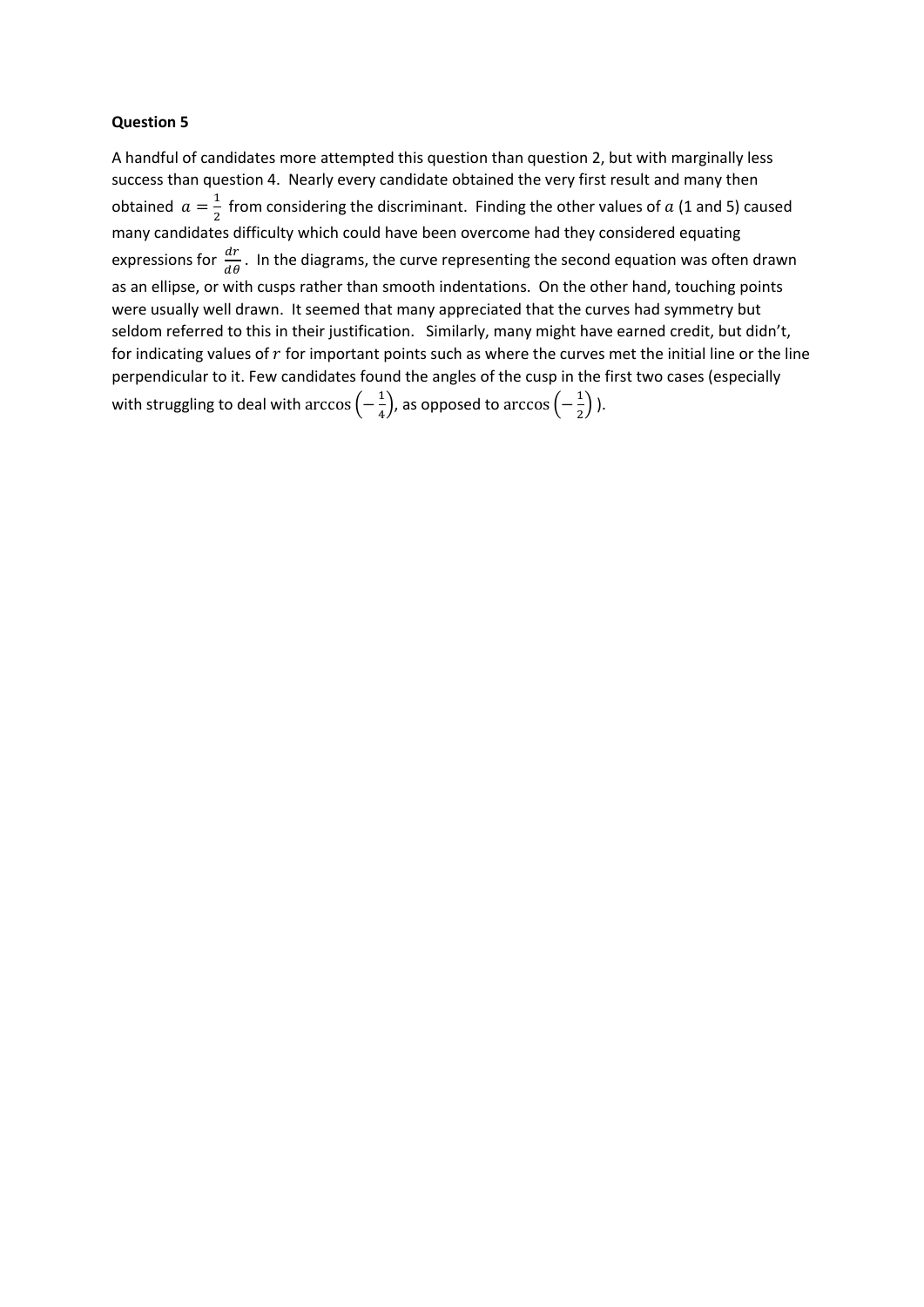The seventh most popular question, it was attempted by almost 70% of candidates. However, it was fourth most successful with a mean just short of 8/20. Most candidates successfully differentiated  $f_\alpha$  correctly to obtain the required result. Many then sketched a shifted arctan graph but frequently failed to appreciate that there were two branches to the curve with a discontinuity at  $x = \tan \alpha$ , and also often forgot that the range of the function is  $\left[-\frac{\pi}{2},\frac{\pi}{2}\right]$  $\frac{\pi}{2}$ . In addition, few candidates labelled all the requisite values of intercepts, the discontinuity, the asymptote, and the range on the axes. Few consequently sketched  $f_{\alpha}(x) - f_{\beta}(x)$  correctly. In part (ii), many candidates incorrectly manipulated the negative sign when differentiating g, which then meant that although they sketched the section of the graph for  $\frac{\pi}{2} < x < \frac{3\pi}{2}$  , they did not wonder why the negative sign arose and hence failed to sketch the two constant segments of the function.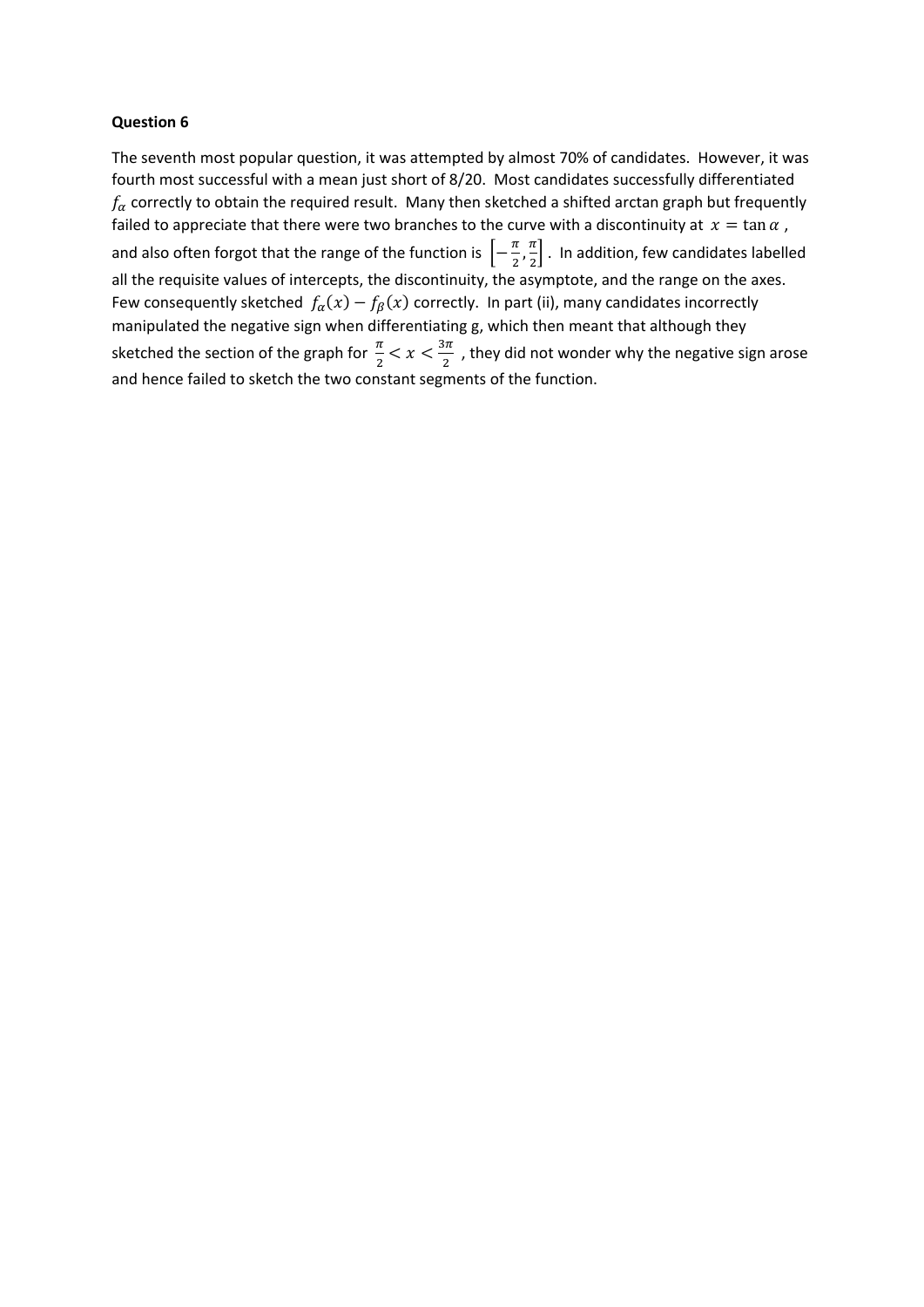This was the least successfully attempted Pure question with a mean score under 6/20. It was less than 4% more popular than question 4. The first part of this question was generally well attempted, with a significant number of candidates being able to correctly verify the algebraic identity utilising a number of different approaches. There were some very neat solutions, but candidates who multiplied throughout by the complex conjugate and managed to keep track of the ensuing algebra were also often successful. Candidates must make sure that when they are trying to show a given result that they fully justify their solution – in this case some candidates missed out several steps of working and so did not gain full credit. Many candidates recognised that the form of *z* meant that the number was purely imaginary, but only a few candidates gained full credit for this part of the question with many omitting the modulus signs on the cot term for the modulus, or omitting the second possible angle. Some candidates were confused by the angles present in the given form of *z* and gave the argument as  $\frac{1}{2}(\phi - \theta)$ . In part (ii), the approach using the result from part (i) often did not score full marks due to the fact candidates would divide by quantities without explaining why they were non-zero. Some attempted this question with vector methods without clearly setting up that they were treating a,b as vectors rather than complex numbers. They were often unclear as to whether they were actually considering vectors, or considering complex numbers, which was particularly apparent in attempts to take the dot product of vectors without including the "dot" symbol. A number of candidates attempted to work out the gradients of the two line segments and show they multiplied to give -1: unfortunately, none recognised that a number of special cases were not taken care of with this method (cases where the lines were horizontal and vertical) and so did not score highly. Some candidates took a geometrical approach which needed to be fully explained to be convincing. For part (iii), many were more successful than for (ii): they recognised that part (ii) could be applied to give the result, and those who did generally gained full, or nearly full, credit. Vector approaches and considering the gradients of the line segments were used again in this part, with some candidates repeating the work they had done in the previous part, with the same pitfalls. Many omitted the case "if b+c=0 then h=a". Part (iv) was not attempted by a significant proportion. Of those who did attempt it, a significant number gained full credit. The most common mistake for this part of the question was candidates giving the transformation as "reflection through a point", which did not gain them credit as this is not considered to be a "Single transformation" as requested (each point is reflected through a different line). Another common mistake was the miscalculation of the midpoint of AQ as (b+c+d-a)/2 or as (a+b+c+d)/4.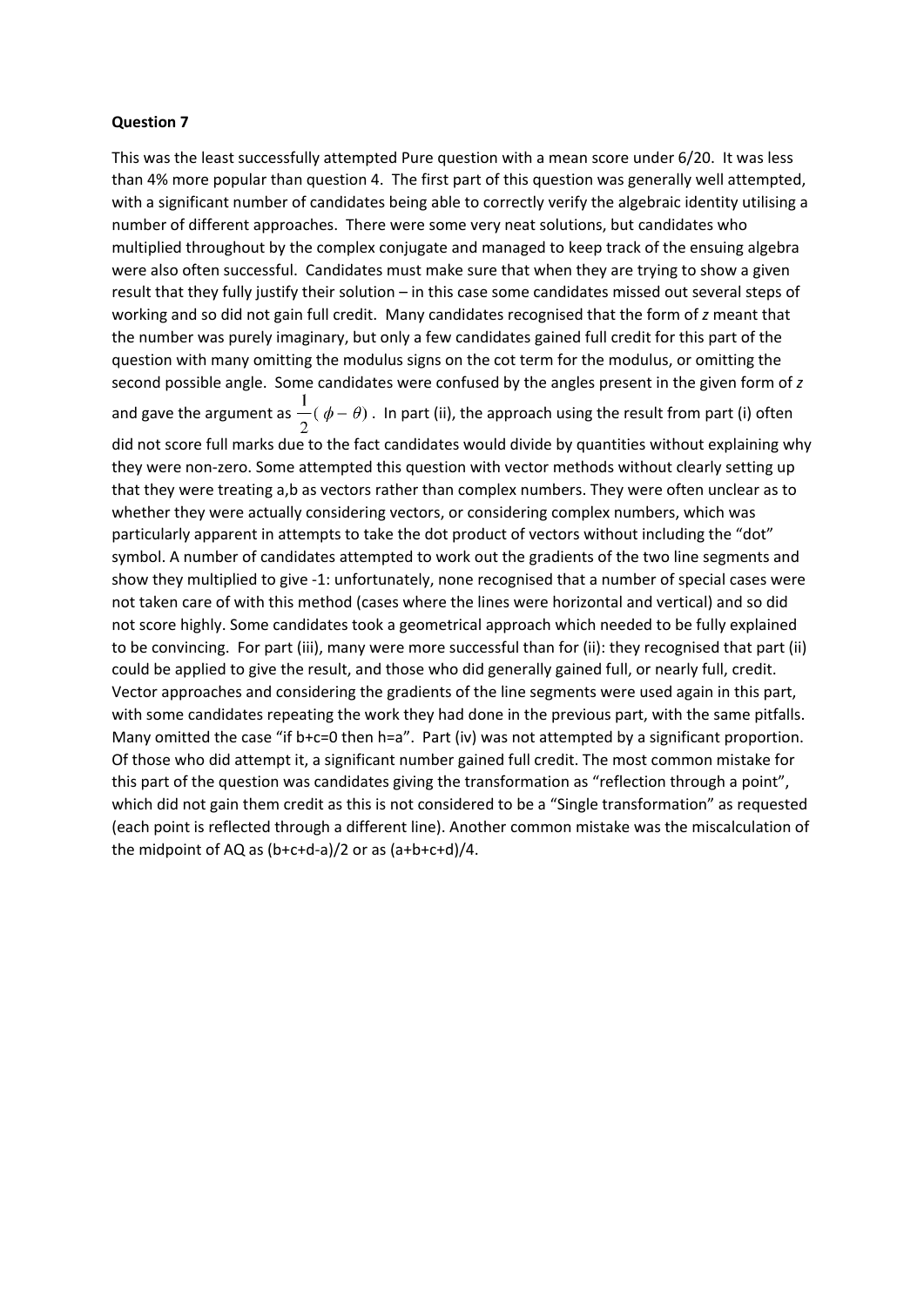Fifth most popular (77%), this was fourth least successful with a mean mark of six and a half. There were very few perfect attempts and a sizeable number of attempts failed to get any marks. Induction in both parts (i) and (iii) was generally executed very well, however marks were frequently lost for logical imprecision. A very common cause of lost marks was a lack of care with inequalities involving potentially negative numbers. In part (i), almost no candidates noticed that squaring the inequality required noting the non-negativity of the lower bound. Many candidates also had trouble with the base case, some because they were mistakenly thinking  $4^0 = 0$ . In part (ii), many candidates lost marks when attempting to show that the sequence  $|x_n|$  remains bounded in the case  $|a| < 2$ , by not excluding the possibility that  $x_2$  goes below  $-2$  and hence diverges to positive infinity. Another common error in part (ii) was failing to make the link to the inequality in part (i). Many candidates tried to show divergence to infinity by showing that the sequence was increasing. In part (iii) most candidates worked back from the required result to find a suitable value for  $a$ . The inductive calculation was generally performed well, however plenty of candidates failed to show that their value of  $a$  worked and was greater than 2. When solving equations, it should either be checked that all the steps are reversible (in this case they were not because of a possible division by zero) or that the claimed solution does in fact work. Most attempts at the final section on convergence were informal but successful.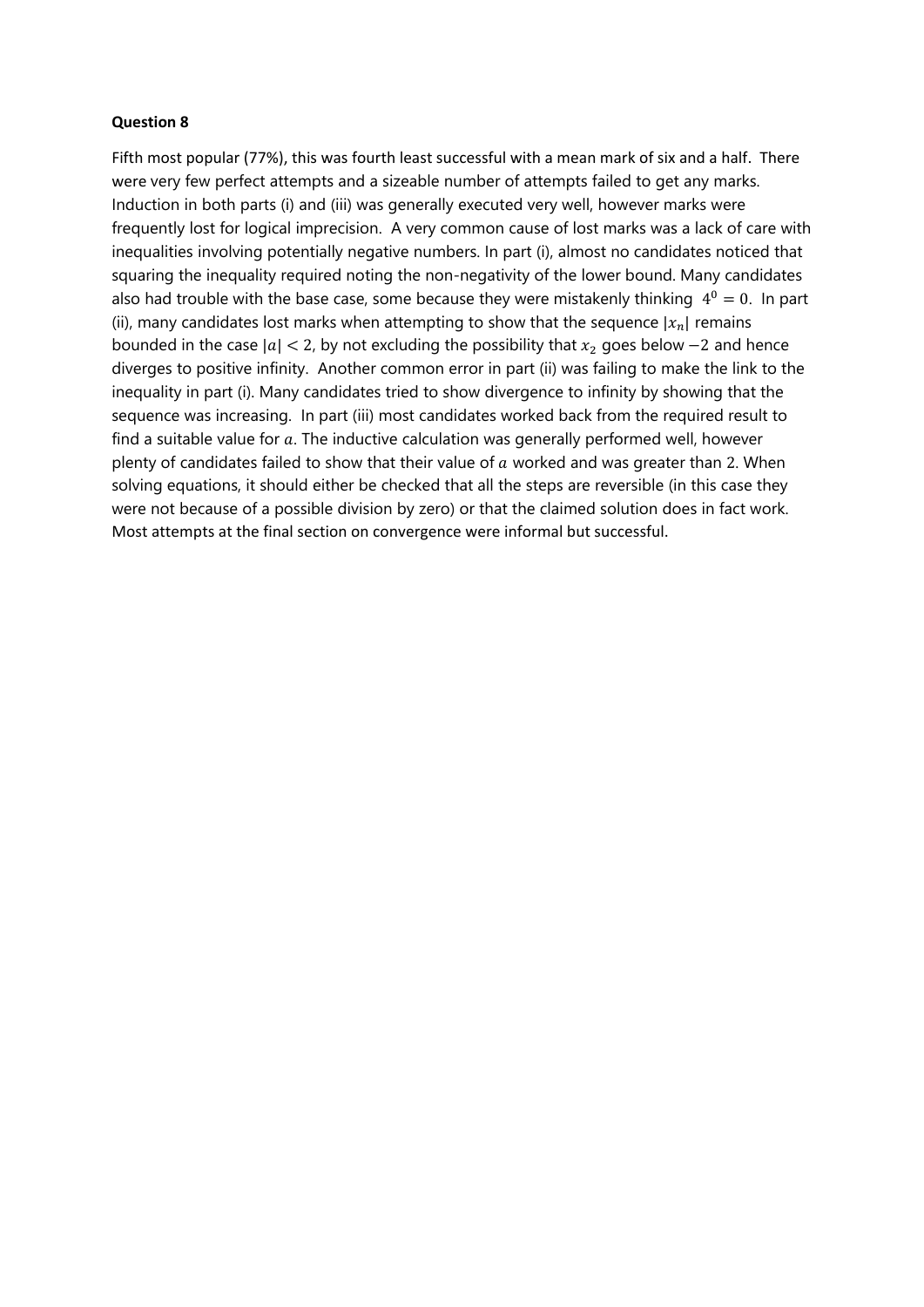Just over a fifth attempted this but it had the dubious distinction of being the least successful question with a mean score a little over 4/20. There were a number of alternative methods used for the first result, and those that were successful usually applied the sine rule or dropped perpendiculars. However, some candidates drew a triangle with angles found and wrote down sine or cosine rules with no indication of how they were to be combined thus earning very little credit. Candidates who understood the concept of restitution were usually able to complete the second part of the question without any problems. Many candidates failed on the last part of the question by trying to give verbose intuition-based arguments instead of finding a third restitution equation.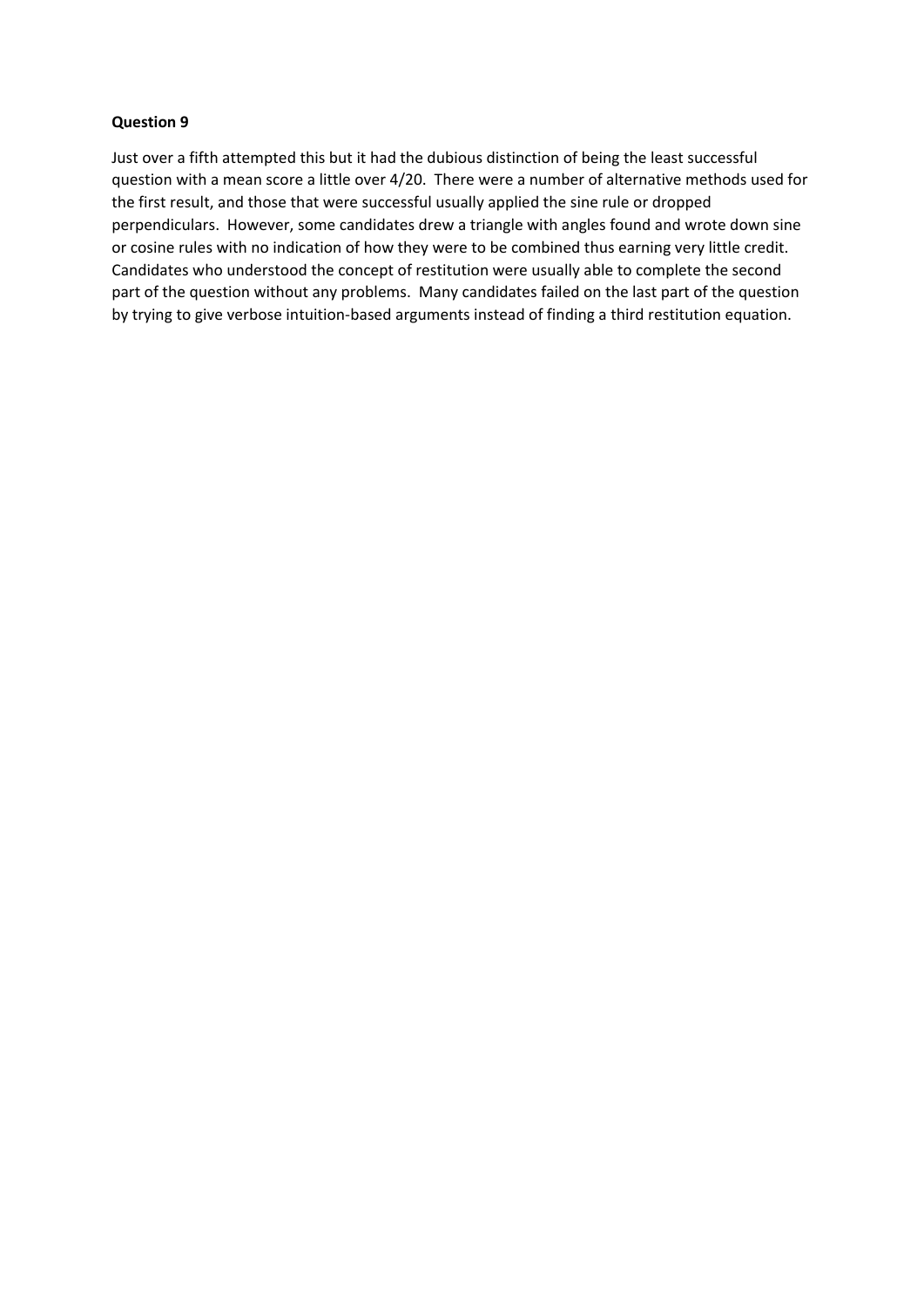Whilst this was the least popular question, being attempted by a tenth of the candidature, it was the sixth most successful with a mean over 7/20. Part (i) was successfully attempted by many candidates, by correctly finding the coordinates of the particle and then using differentiation and Pythagoras to find the speed as required. In part (ii), many understood that they could use conservation of energy even though they failed to justify it. Many used the appropriate circular motion formula in part (iii), but then stumbled as they lacked justification of the evaluation of their constant of integration, or the choice of sign when taking the square root. Quite a few struggled to find the link between  $b - a\theta$  and the given answer, and some attempted to jump to the given answer!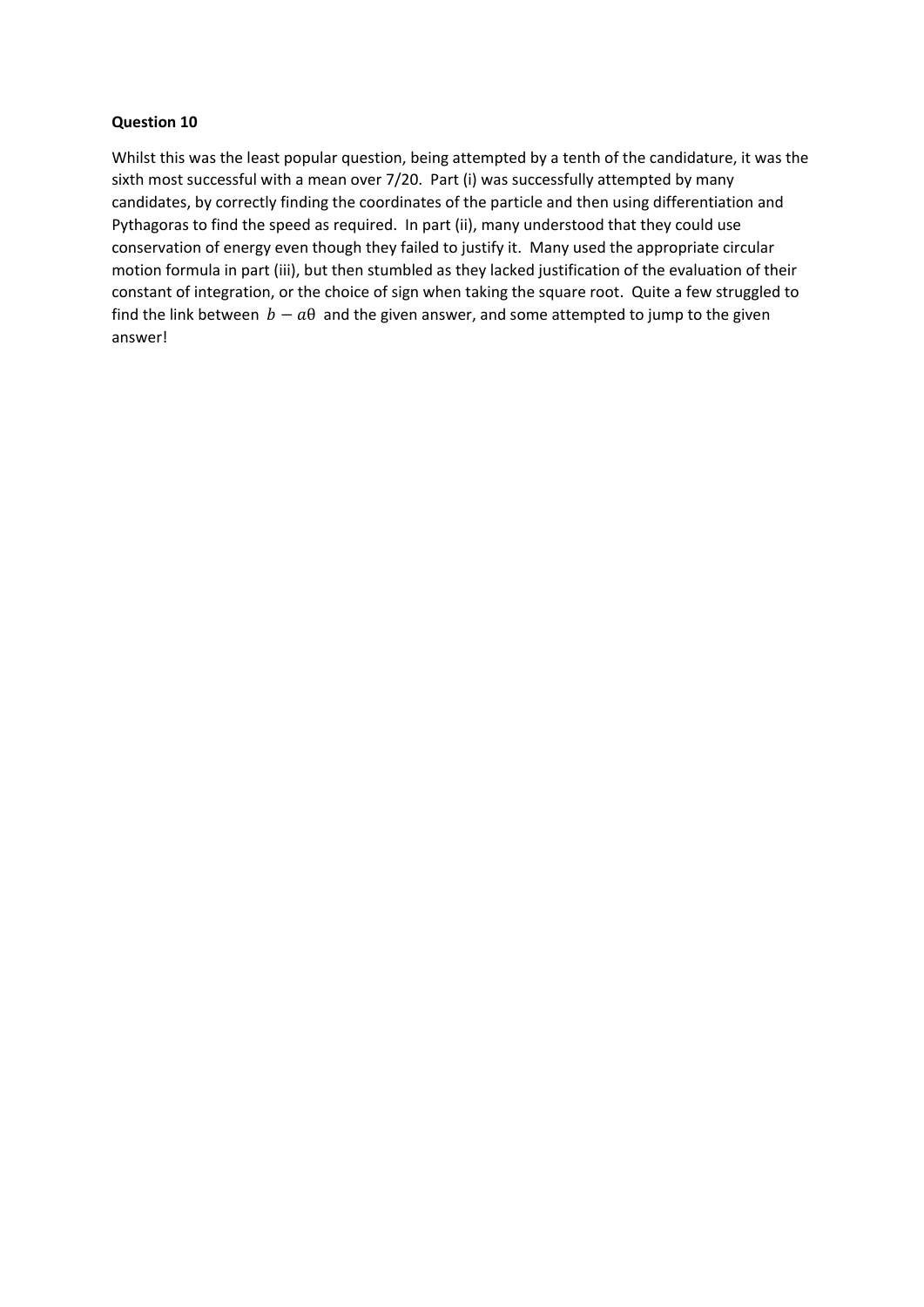Comfortably the most popular applied question on the paper attracting slightly more than a third of candidates, it was the second most successful on the whole paper with a mean of 11/20. The quality of attempts for this question was high, with many candidates scoring full or close to full marks. Almost all candidates attempting it dealt with part (i) successfully. However, in part (ii) candidates often made incorrect conditioning arguments. The most common errors were computing  $P(Z < z | Y = n)$  rather than  $P(Z < z)$  and confusing  $P(Z < z | Y = n)$  with  $P(Z < z \text{ and } Y = n)$ . In part (iii), most candidates suitably obtained a probability density function for  $Z$ , but there were several computational mistakes in the integration by parts to evaluate the expectation. The independence argument in part (iv) was largely well executed, even when candidates had been unsuccessful in answering parts (ii) and (iii) of the question.